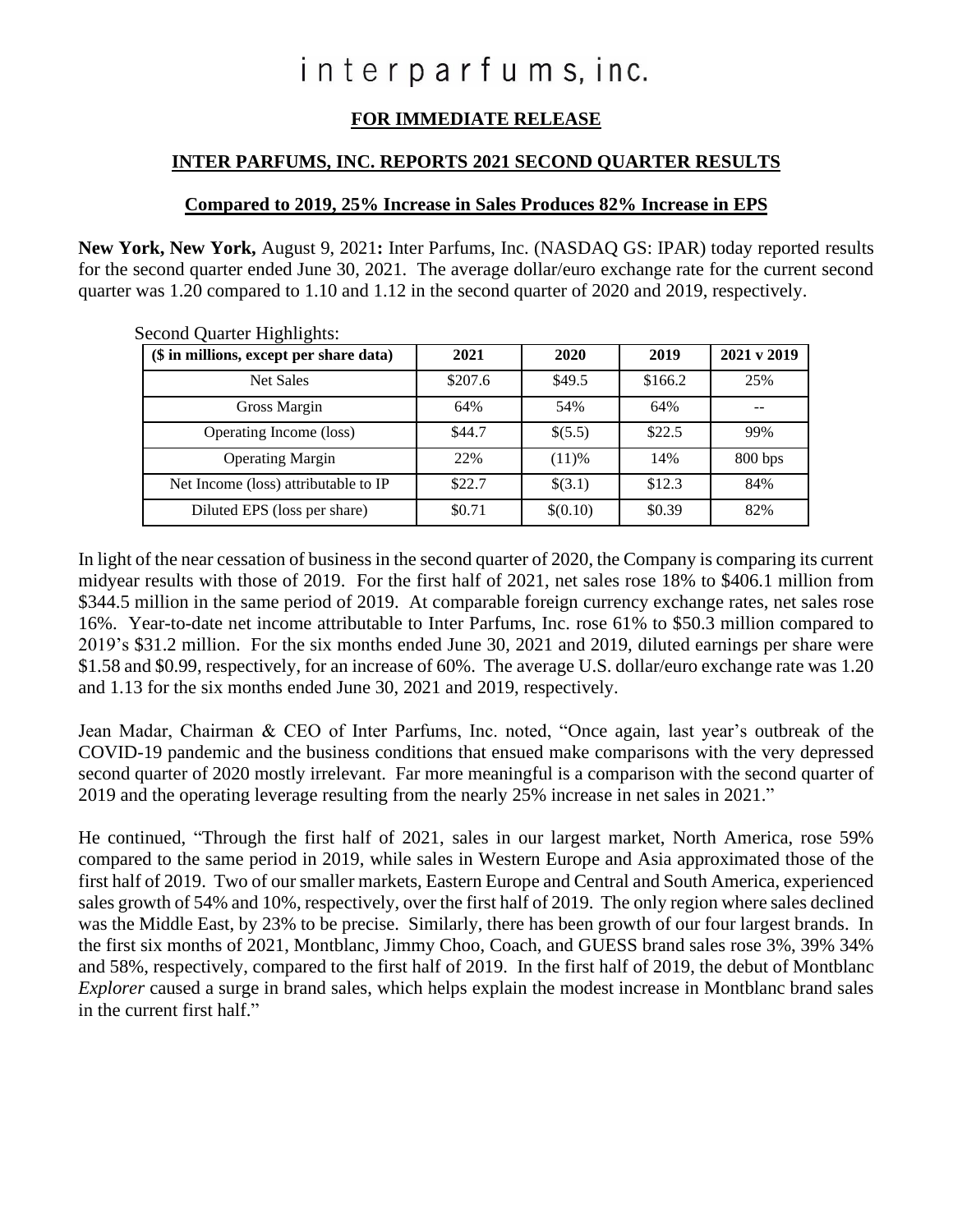Discussing recent events, Mr. Madar highlighted the signing of a transaction agreement for the exclusive worldwide license for the production and distribution of Ferragamo brand perfumes. Subject to certain conditions, the 10-year license is expected to start in October 2021 and has a 5-year optional term. "We will operate through a wholly-owned Italian company, based in Florence, with both legacy and newly created entrants produced in Italy. Once the business and existing inventory are transferred to us, we will be in a better position to estimate the contribution Ferragamo fragrances will make to 2021 sales. With our flexible business model, strong balance sheet, global distribution network, and committed staff, our pursuit of additional license agreements continues as we focus on established brands whose owners are seeking to reinvigorate their fragrance business. While there can be no assurance that any agreements will be finalized, adding select brands to our portfolio remains a high priority."

Mr. Madar concluded, "The rollout of products unveiled over the course of the first half continues. These include Montblanc *Explorer Ultra Blue*, *I Want Choo* for Jimmy Choo, Coach *Sunset Dreams*, the Kate Spade signature scent, Rochas *Girl*, *Alibi* for Oscar de la Renta, *Bella Vita* for GUESS, *Away* by Abercrombie & Fitch, *Canyon Escape* for Hollister and *Driven* by Dunhill. Of special note, the MCM genderfluid fragrance that we introduced in first quarter continues to dazzle. With orders nearly triple our initial first year expectations, we have had to refill the pipeline several times to keep pace with sales. Brand extensions dominate our new product pipeline for the remainder of the year, including flankers for Jimmy Choo *Urban Hero,* the Oscar de la Renta *Bella* family, the Hollister *Wave* collection, and the Anna Sui *Fantasia* pillar. We recently debuted *Effect*, a full suite of men's grooming and fragrance products under the GUESS label."

Russell Greenberg, Executive Vice President and CFO noted, "The slight decline in second quarter gross margin compared to the same period in 2019 is primarily attributable to a weaker dollar and its effect on European operations. In the current second quarter, gross margin for European operations was 67% compared to 68% in the same period in 2019. Gross margin for U.S. operations was 53%, up from 52% in the second quarter of 2019. Once again, sales rose at a faster rate than we had expected, as was the case in the first quarter. As a result, 2021 second quarter promotion and advertising expenditures, included in S, G & A expense, of \$33.2 million or 16% of net sales, were well below what we would typically spend in a quarter when sales exceeded \$200 million. By way of comparison, in the second quarter of 2019, promotion and advertising expenditures were \$36.4 million or 22% of net sales of \$166.2 million. For the year as a whole, we continue to expect promotional and advertising expenses to approach historical levels of 21% of net sales."

Mr. Greenberg also noted, "Our 2021 second quarter and year-to-date bottom lines were negatively impacted by two items. The first is interest expense incurred in connection with the borrowings related to the April 2021 acquisition of the future headquarters of our Paris-based 73% owned subsidiary, Interparfums SA. The second was an unusually high tax rate, which factors in a global tax settlement with the French Tax Authority covering the period January 1, 2010 through December 31, 2020 relating to a wholly-owned subsidiary of Interparfums SA."

Mr. Greenberg continued, "We closed the second quarter with working capital of \$461.7 million, including approximately \$298 million in cash, cash equivalents and short-term investments, and a working capital ratio of 3.1 to 1. The \$133.2 million of long-term debt relates to the previously mentioned headquarters acquisition, which was financed by a 10-year  $E120$  million (approximately \$143 million) bank loan. Approximately  $\epsilon$ 80 million of the variable rate debt was swapped for fixed interest rate debt. Cash provided by operating activities aggregated \$38.1 million for the six months ended June 30, 2021."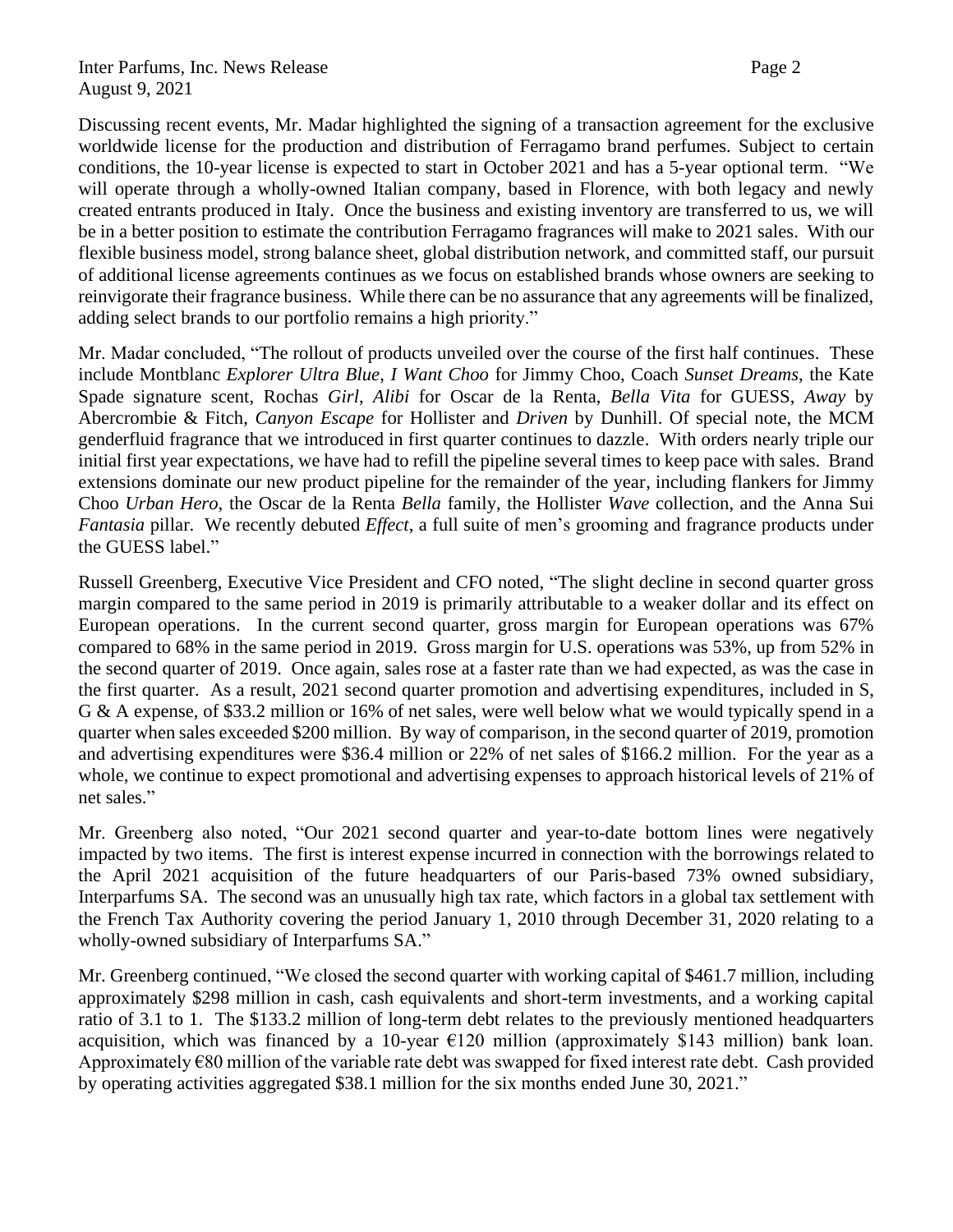#### **Reaffirms Increase in 2021 Guidance**

Mr. Greenberg concluded, "The uptick in COVID-19 cases and the highly transmissible Delta variant could change our expectations, but based upon year-to-date results, and current order levels for the second half, we continue to expect 2021 net sales of approximately \$750 million, resulting in diluted net income per share of \$1.95." Guidance assumes that the average dollar/euro average exchange rate remains at current levels, there is no significant resurgence of the COVID-19 pandemic and excludes potential Ferragamo fragrance sales following the closing of the pending transaction.

#### **Dividend**

The Company's regular quarterly cash dividend of \$0.25 per share will be paid on September 30, 2021 to shareholders of record on September 15, 2021.

# **Conference Call**

Management will conduct a conference call to discuss financial results and business developments at 11:00 AM ET on Tuesday, August 10, 2021. Interested parties may participate in the call by dialing (201) 493- 6749; please call in 10 minutes before the conference call is scheduled to begin and ask for the Inter Parfums call. The conference call will also be broadcast live over the Internet. To listen to the live call, please go to [www.interparfumsinc.com](http://www.interparfumsinc.com/) and click on the Investor Relations section. If you are unable to listen live, the conference call will be archived and can be accessed for approximately 90 days at Inter Parfums' website.

Founded in 1982, Inter Parfums, Inc. develops, manufactures and distributes prestige perfumes and cosmetics as the exclusive worldwide licensee for Abercrombie & Fitch, Anna Sui, Boucheron, Coach, Dunhill, Graff, GUESS, Hollister, Jimmy Choo, Karl Lagerfeld, Kate Spade, MCM, Moncler, Montblanc, Oscar de la Renta, Paul Smith, Repetto, S.T. Dupont and Van Cleef & Arpels. Inter Parfums is also the owner of Lanvin fragrances and the Rochas brand. Through its global distribution network, the Company's products are sold in over 120 countries.

Statements in this release which are not historical in nature are forward-looking statements. Although we believe that our plans, intentions and expectations reflected in such forward-looking statements are reasonable, we can give no assurance that such plans, intentions or expectations will be achieved. In some cases you can identify forward-looking statements by forward-looking words such as "anticipate," "believe," "could," "estimate," "expect," "intend," "may," "should," "will," and "would," or similar words. You should not rely on forward-looking statements, because actual events or results may differ materially from those indicated by these forward-looking statements as a result of a number of important factors. These factors include, but are not limited to, the risks and uncertainties discussed under the headings "Forward Looking Statements" and "Risk Factors" in Inter Parfums' annual report on Form 10-K for the fiscal year ended December 31, 2020 and the reports Inter Parfums files from time to time with the Securities and Exchange Commission. Inter Parfums does not intend to and undertakes no duty to update the information contained in this press release.

| Contact at Inter Parfums, Inc.<br>$-0r-$ | <b>Investor Relations Counsel</b>                     |
|------------------------------------------|-------------------------------------------------------|
| Russell Greenberg, Exec. VP & CFO        | The Equity Group Inc.                                 |
| $(212)$ 983-2640                         | Fred Buonocore (212) 836-9607/fbuonocore@equityny.com |
| rgreenberg@interparfumsinc.com           | Linda Latman $(212)$ 836-9609/llatman@equityny.com    |
| www.interparfumsinc.com                  | www.theequitygroup.com                                |
|                                          |                                                       |

See Accompanying Tables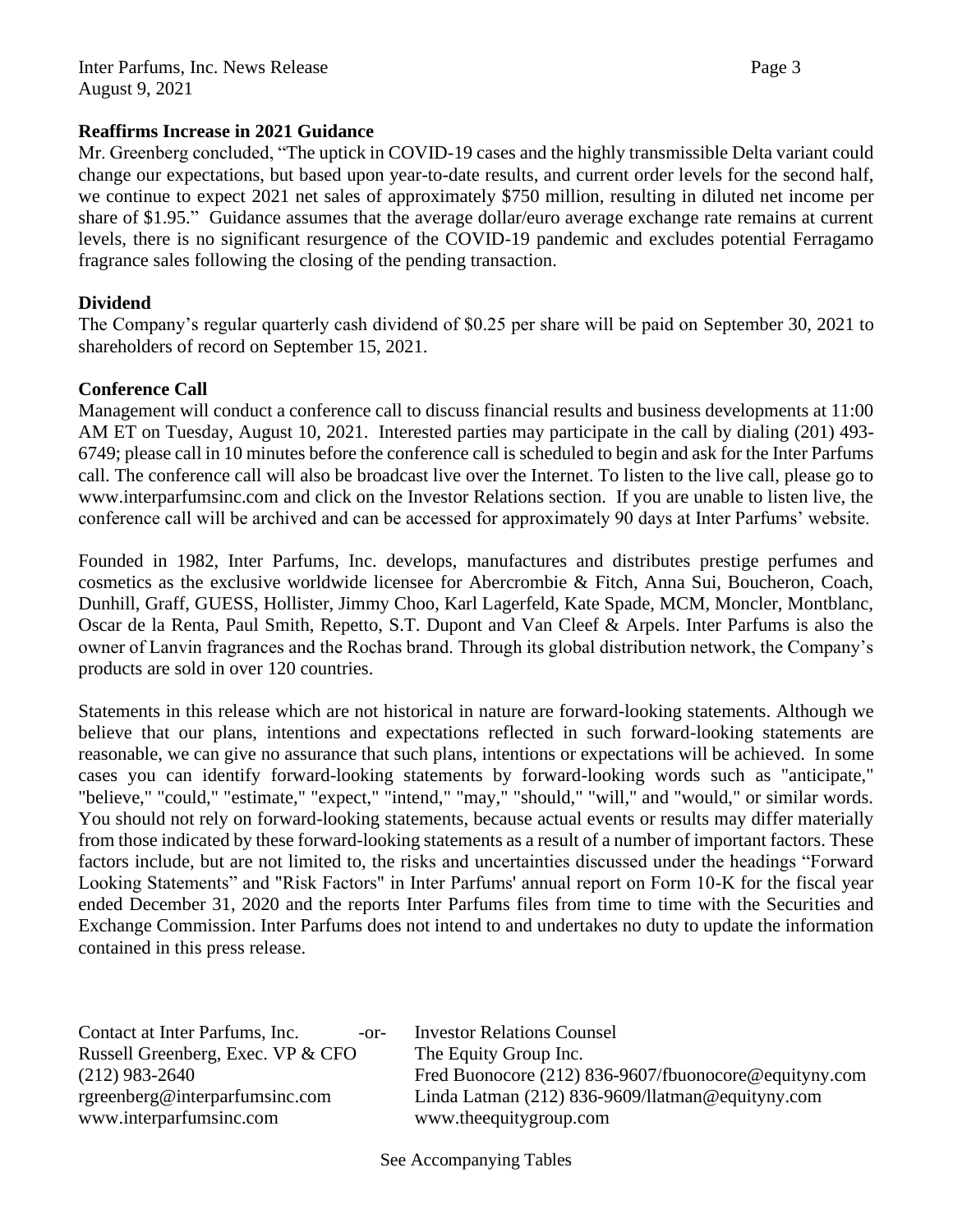#### *CONSOLIDATED STATEMENTS OF INCOME (LOSS)*

(In thousands except per share data) *(Unaudited)*

|                                                   | Three Months Ended<br>June 30, |         |    | <b>Six Months Ended</b> |                           |                  |              |         |
|---------------------------------------------------|--------------------------------|---------|----|-------------------------|---------------------------|------------------|--------------|---------|
|                                                   |                                | 2021    |    | 2020                    |                           | June 30,<br>2021 |              | 2020    |
|                                                   |                                |         |    |                         |                           |                  |              |         |
| Net sales                                         | \$                             | 207,573 | \$ | 49,506                  | \$                        | 406,101          | \$           | 194,330 |
| <b>Cost of sales</b>                              |                                | 75,223  |    | 22,662                  |                           | 148,502          |              | 78,444  |
| <b>Gross margin</b>                               |                                | 132,350 |    | 26,844                  |                           | 257,599          |              | 115,886 |
| Selling, general and administrative expenses      |                                | 87,695  |    | 32,367                  |                           | 162,591          |              | 103,630 |
| <b>Impairment</b> loss                            |                                |         |    |                         |                           | 2,394            |              |         |
| Income (loss) from operations                     |                                | 44,655  |    | (5,523)                 |                           | 92,614           |              | 12,256  |
| Other expenses (income):                          |                                |         |    |                         |                           |                  |              |         |
| Interest expense                                  |                                | 1,270   |    | 361                     |                           | 1,647            |              | 1,362   |
| (Gain) loss on foreign currency                   |                                | 309     |    | (13)                    |                           | (1,557)          |              | (967)   |
| Interest income                                   |                                | (768)   |    | (754)                   |                           | (1,155)          |              | (1,761) |
| Other (income) expense                            |                                | 93      |    | $-$                     |                           | (98)             |              | $-\, -$ |
|                                                   |                                | 904     |    | (406)                   |                           | (1,163)          |              | (1,366) |
| Income (loss) before income taxes                 |                                | 43,751  |    | (5,117)                 |                           | 93,777           |              | 13,622  |
| Income taxes (benefit)                            |                                | 14,715  |    | (2, 134)                |                           | 28,115           |              | 3,306   |
| Net income (loss)                                 |                                | 29,036  |    | (2,983)                 |                           | 65,662           |              | 10,316  |
| Less: Net income attributable to the              |                                |         |    |                         |                           |                  |              |         |
| noncontrolling interest                           |                                | 6,379   |    | 135                     |                           | 15,343           |              | 3,375   |
| Net income (loss) attributable to                 |                                | 22,657  |    |                         |                           |                  |              |         |
| Inter Parfums, Inc.                               | \$                             |         | \$ | (3, 118)                | $\boldsymbol{\mathsf{S}}$ | 50,319           | $\mathbb{S}$ | 6,941   |
| Earnings (loss) per share:                        |                                |         |    |                         |                           |                  |              |         |
| Net income (loss) attributable to Inter           |                                |         |    |                         |                           |                  |              |         |
| Parfums, Inc. common shareholders:                |                                |         |    |                         |                           |                  |              |         |
| <b>Basic</b>                                      |                                | \$0.72  |    | (\$0.10)                |                           | \$1.59           |              | \$0.22  |
| Diluted                                           |                                | \$0.71  |    | (\$0.10)                |                           | \$1.58           |              | \$0.22  |
| Weighted average number of shares<br>outstanding: |                                |         |    |                         |                           |                  |              |         |
| Basic                                             |                                | 31,653  |    | 31,532                  |                           | 31,642           |              | 31,531  |
| Diluted                                           |                                | 31,799  |    | 31,532                  |                           | 31,786           |              | 31,667  |
|                                                   |                                |         |    |                         |                           |                  |              |         |
| Dividends declared per share                      |                                | \$0.25  |    |                         |                           | \$0.50           |              | \$0.33  |
|                                                   |                                |         |    |                         |                           |                  |              |         |